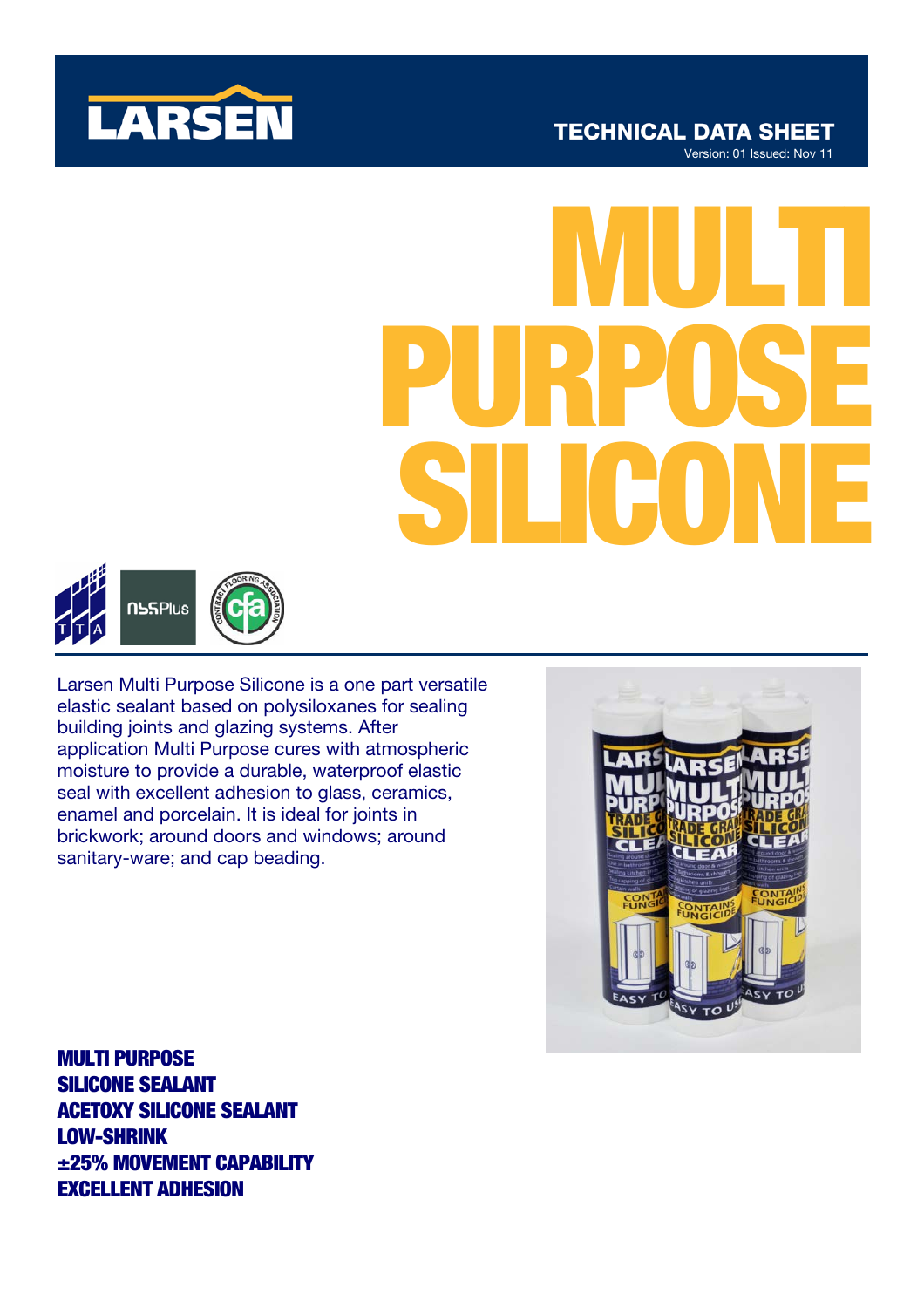

# TECHNICAL INFORMATION:

| <b>PRODUCT INFORMATION</b>  |                                                                                                   |
|-----------------------------|---------------------------------------------------------------------------------------------------|
| <b>FORM:</b>                | Paste                                                                                             |
| <b>COLOURS:</b>             | Clear, White, Brown, Grey Black                                                                   |
| <b>SPECIFIC GRAVITY:</b>    | $0.94$ g/ml                                                                                       |
| <b>MOVEMENT:</b>            | $+/-25%$                                                                                          |
| <b>SKINNING TIME:</b>       | 5 - 10 min @ 20°C                                                                                 |
| <b>APPLICATION TEMP.:</b>   | $+5$ to $+30^{\circ}$ C                                                                           |
| <b>TEMP. RESISTANCE:</b>    | $-50$ to $+120$ °C                                                                                |
| <b>HARDNESS SHORE A:</b>    | 10                                                                                                |
| 100% MODULUS:               | 0.15 MPa                                                                                          |
| <b>ELONGATION AT BREAK:</b> | 800%                                                                                              |
| <b>MINIMUM JOINT WIDTH:</b> | 4 mm                                                                                              |
| <b>MAXIMUM JOINT WIDTH:</b> | $25 \, \text{mm}$                                                                                 |
| <b>COVERAGE:</b>            | <b>Joint</b><br><b>Linear Metres / Cartridge</b><br>5x5mm<br>11<br>10x10mm<br>3<br>10x20mm<br>1.5 |